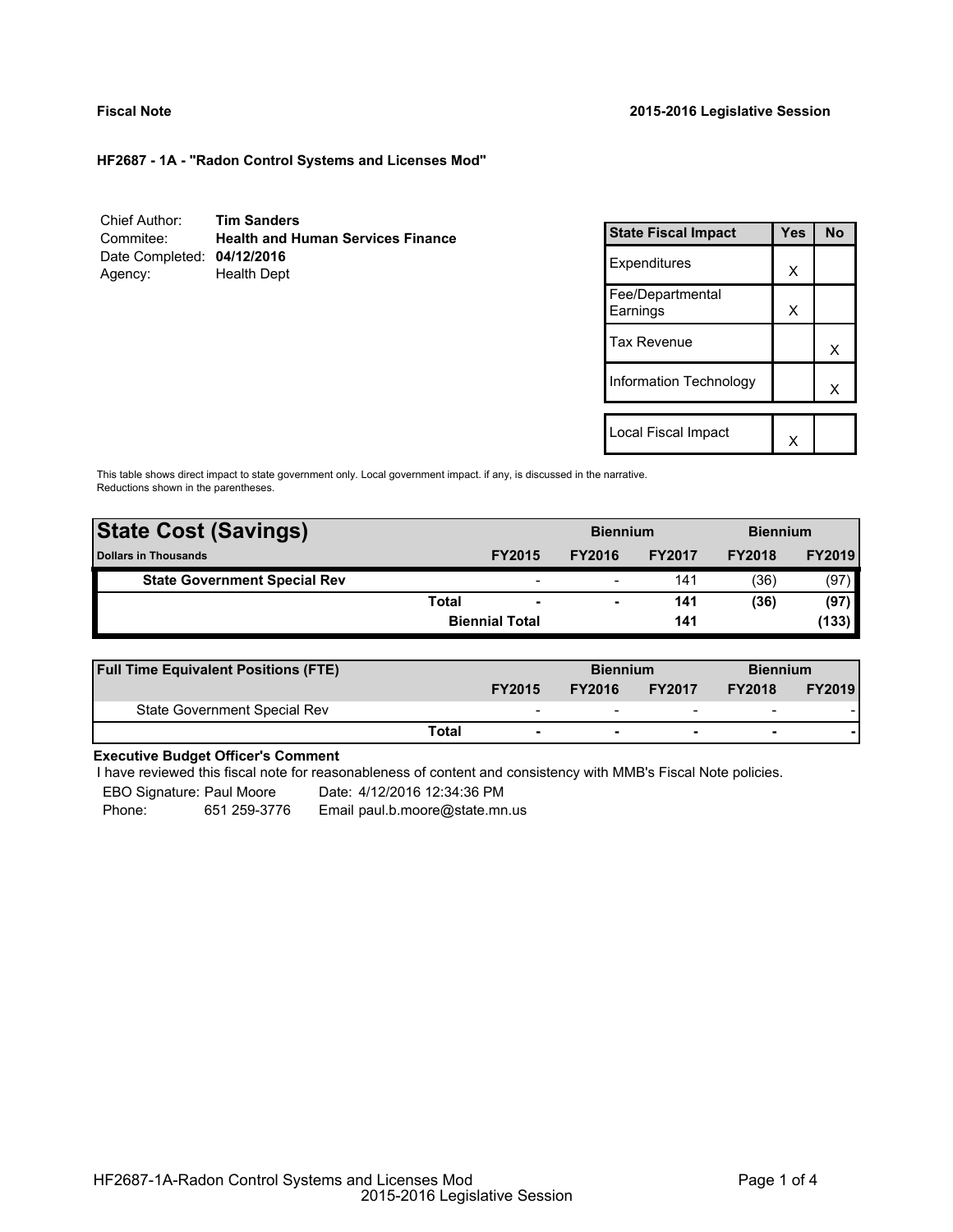# **State Cost (Savings) Calculation Details**

This table shows direct impact to state government only. Local government impact, if any, is discussed in the narrative. Reductions are shown in parentheses.

\*Transfers In/Out and Absorbed Costs are only displayed when reported.

| State Cost (Savings) = 1-2                        |              |                       | <b>Biennium</b> |               | <b>Biennium</b> |               |
|---------------------------------------------------|--------------|-----------------------|-----------------|---------------|-----------------|---------------|
| <b>Dollars in Thousands</b>                       |              | <b>FY2015</b>         | <b>FY2016</b>   | <b>FY2017</b> | <b>FY2018</b>   | <b>FY2019</b> |
| State Government Special Rev                      |              |                       |                 | 141           | (36)            | (97)          |
|                                                   | <b>Total</b> |                       |                 | 141           | (36)            | (97)          |
|                                                   |              | <b>Biennial Total</b> |                 | 141           |                 | (133)         |
| 1 - Expenditures, Absorbed Costs*, Transfers Out* |              |                       |                 |               |                 |               |
| State Government Special Rev                      |              |                       |                 | 141           | (78)            | (15)          |
|                                                   | <b>Total</b> |                       | ٠               | 141           | (78)            | (15)          |
|                                                   |              | <b>Biennial Total</b> |                 | 141           |                 | (93)          |
| 2 - Revenues, Transfers In*                       |              |                       |                 |               |                 |               |
| State Government Special Rev                      |              |                       |                 | -             | (42)            | 82            |
|                                                   | <b>Total</b> | -                     | ۰               |               | (42)            | 82            |
|                                                   |              | <b>Biennial Total</b> |                 |               |                 | 40            |

### **Bill Description**

Amendment H2687-1A makes a number of policy changes and licensing fee amount reductions to Minn. Stat. 144.4961 enacted in 2015.

Section 1 adds a new definition of radon testing and mitigation data to Minn. Stat. chapter 13 and classifies the data as private data on individuals or nonpublic data.

Section 2 amends the Department of Healths (MDH) rulemaking authority by clarifying that the commissioner of health must adopt rules for establishing licensure requirements and work standards relating to indoor radon in dwellings or other buildings, with the exception of new construction under Minn. Stat. § 326B.106, subd. 6.

Section 3 amends the date when all radon mitigation systems installed in Minnesota must have a radon mitigation system tag attached to the radon mitigation system by a radon mitigation professional from October 1, 2017 to January 1, 2018.

Section 4 amends the license requirement by clarifying that a person, firm, or corporation that sells a device is not required to obtain an annual license from MDH.

Section 5 amends the current exemptions provision in Minn. Stat. 144.4961 by modifying radon systems as radon control systems and adds three new exemptions: 1) Employees of a firm or corporation that install radon control systems in newly constructed Minnesota homes; 2) Person authorized as a building official under Minnesota Rules part 1300.0110; and 3) Person, firm, corporation or entity that distributes radon testing devices or information for general education purposes.

Section 6 amends the licensing fees and makes several policy clarifications.

Clause (1). The annual fee for a measurement professional license is changed to \$150 from \$300 and language listing examples of measurement professional related work activities is stricken.

Clause (2). The annual fee for a mitigation professional license is changed to \$250 from \$500. Mitigation professional definition is amended to mean an individual who installs or designs a radon mitigation system and removes reference to an individual who provides professional or expert advice on radon mitigation or radon entry routes or who makes representation of doing such work. On-site supervision is defined.

Clause (3). The annual fee for a mitigation company license is changed to \$100 from \$500 and language regarding sole proprietorship is clarified to mean a mitigation company that employs only one licensed mitigation professional.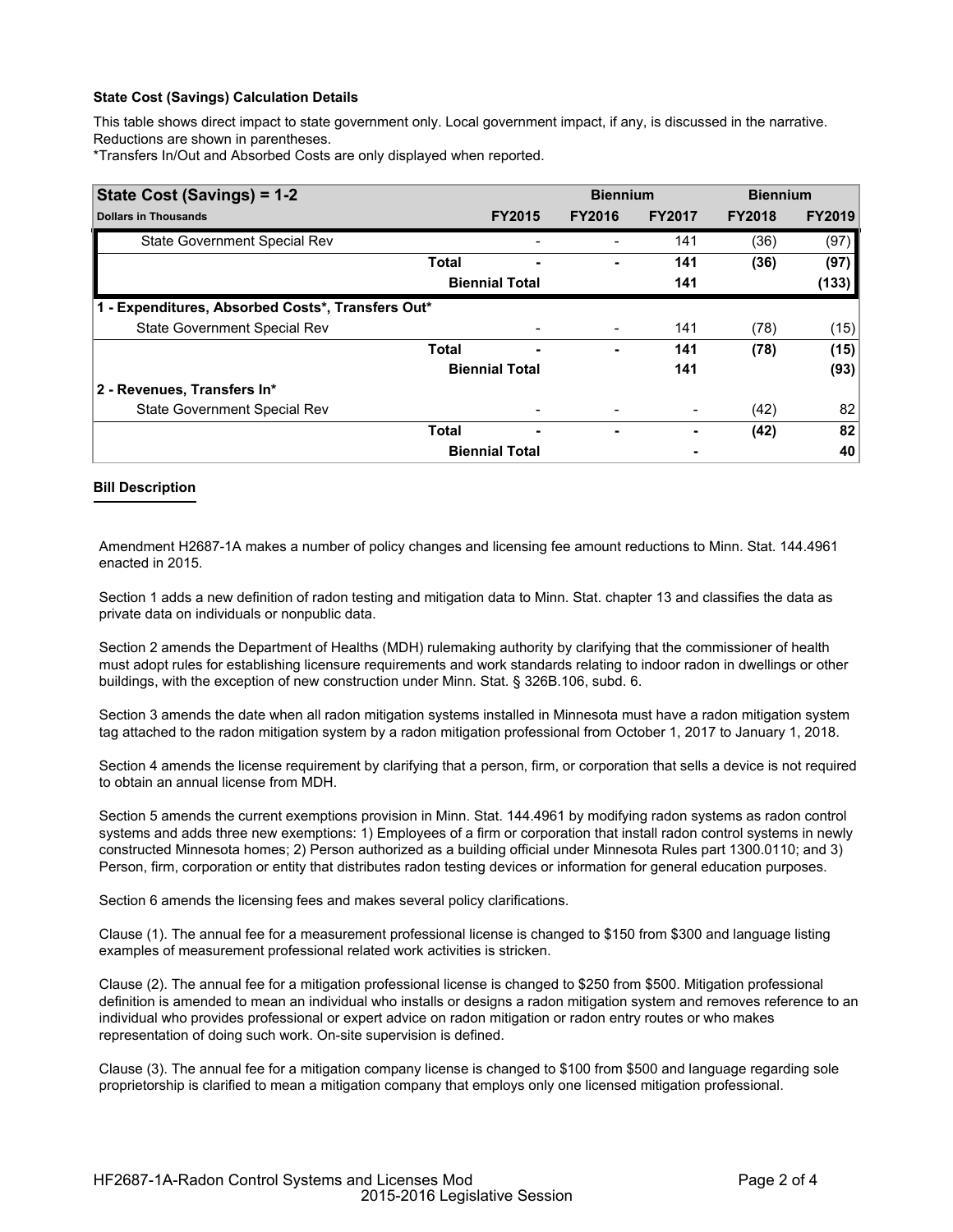Section 7 adds a new section relating to local inspections or permit which clarifies that Minn. Stat. 144.4961 does not preclude local units of government from requiring additional permits or inspection for radon control systems, and does not supersede any local inspection or permit requirements.

Section 8 amends the session law enacting Minn. Stat. 144.4961 by extending the effective date of the system tag requirement and the annual license requirement from October 1, 2017, to January 1, 2018.

# **Assumptions**

Sections 1, 2, 4, 5, and 7 clarify various aspects of the radon licensing program. Since these clarifications are consistent with how MDH expected the program to operate, there is no fiscal impact to these changes.

Sections 3, 6, and 8 change fee levels and effective dates from the legislation enacted last session; these changes have a fiscal impact. The changes in section 6 that clarify the individuals and entities that pay the fees have no fiscal impact because these clarifications are consistent with how MDH expected the program to operate. The changes in fee levels are the only parts of section 6 that have a fiscal impact.

Delaying implementation by 3 months reduces the fee revenue collected from the radon system tag from 9 months to 6 months in FY 2018. The reduction in fee rates reduces the fees collected from each licensed mitigation professional, measurement professional, and mitigation company. However, these impacts are offset by a projected increase in the number of entities that will be licensed under the current law. To complete the fiscal note, the department consulted the same data sources used last year to estimate the number of entities to be licensed and the number of mitigation systems to be installed. Updated data from those sources now reflects increased numbers of mitigation professionals, measurement professionals, mitigation companies, and mitigation systems installed compared to the data used to develop the fiscal estimates last year. After incorporating the updated data on licensed entities and installed systems into the revenue projections, the lower fee amounts are still sufficient to recover the cost of the program over the standard five-year time horizon for balancing costs and revenues. In addition to updating the revenue projections, the fiscal note also reflects revised estimates for the timing of start-up costs and includes some cost reductions in FY 2019 and beyond to help balance the delayed implementation of the fees. Staff time to develop rules and costs to complete a radon licensing IT application to track licensees and mitigation tags are moved to FY 2017. Small reductions in staff cost and non-salary expenses totaling \$15,000 per year are included in FY 2019 and beyond relative to the original legislation.

### **Expenditure and/or Revenue Formula**

#### Current Law

| <b>EXPENDITURES</b>            | <b>SFY16</b> | SFY17    | SFY18 | SFY19 |
|--------------------------------|--------------|----------|-------|-------|
| Salary and Fringe Benefits     | $\Omega$     | 0        | 197   | 197   |
| <b>Other Operating Costs</b>   | 100          | 50       | 72    | 54    |
| Grants                         | 0            | 0        |       | 0     |
| <b>Administrative Services</b> | 0            |          |       | 0     |
| <b>OR</b> Indirect Cost        | 22           | 11       | 60    | 56    |
| <b>TOTAL EXPENSES</b>          | 122          | 61       | 329   | 307   |
| <b>TOTAL REVENUES</b>          | 0            | $\Omega$ | 300   | 365   |